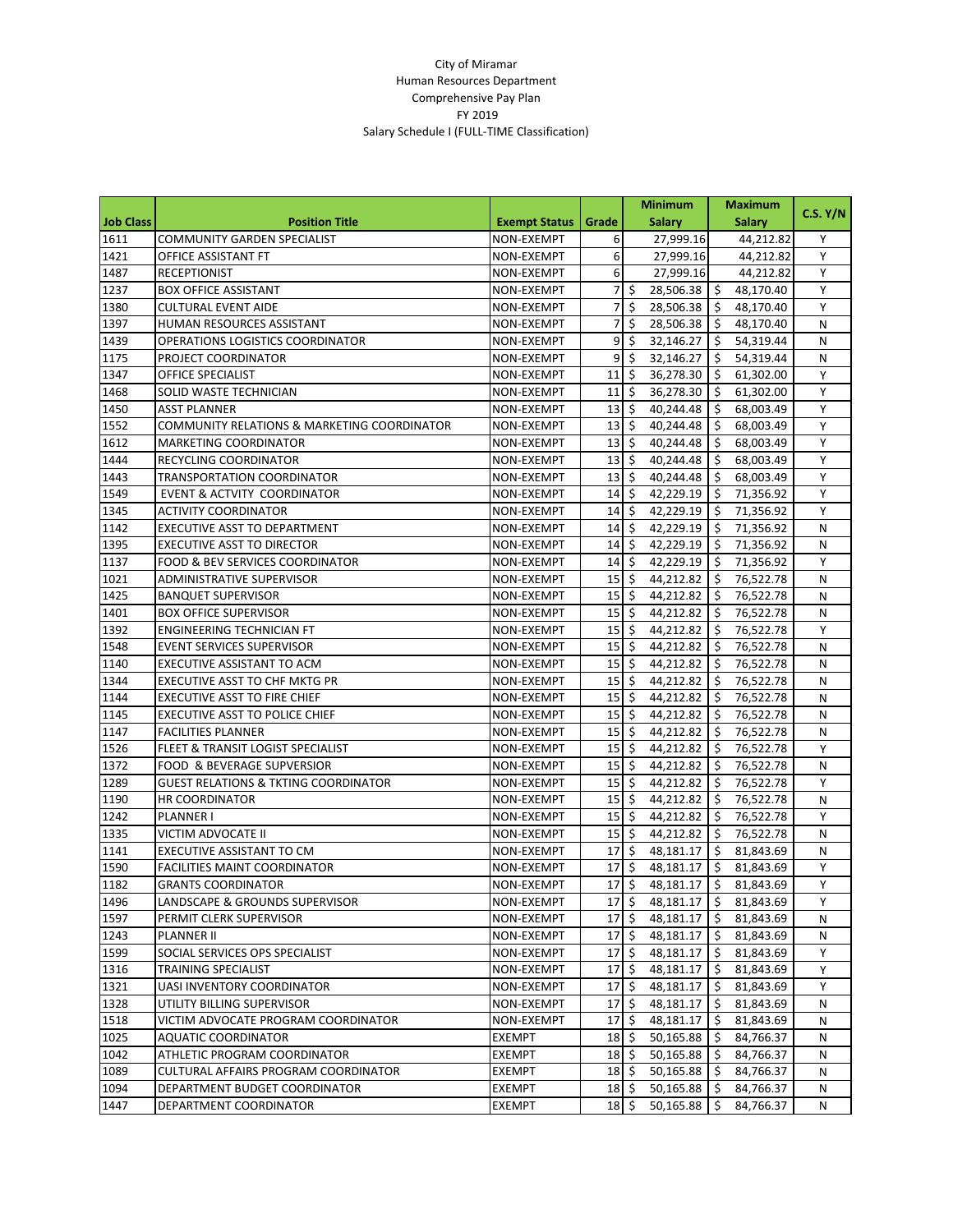|                  |                                              |                      |                              | <b>Minimum</b>                        |               | <b>Maximum</b> |               |          |
|------------------|----------------------------------------------|----------------------|------------------------------|---------------------------------------|---------------|----------------|---------------|----------|
| <b>Job Class</b> | <b>Position Title</b>                        | <b>Exempt Status</b> | Grade                        |                                       | <b>Salary</b> |                | <b>Salary</b> | C.S. Y/N |
| 1878             | FIRE DEPARTMENT COORDINATOR                  | EXEMPT               | 18 <sup>1</sup>              | \$                                    | 50,165.88     | \$             | 84,766.37     | N        |
| 1879             | PARKS & REC DEPT COORDINATOR                 | EXEMPT               | 18                           | Ŝ.                                    | 50,165.88     | \$,            | 84,766.37     | N        |
| 1295             | SOCIAL SERVICES PROGRAM COORDINATOR          | <b>EXEMPT</b>        | 18                           | \$                                    | 50,165.88     | Ś              | 84,766.37     | Ν        |
| 1012             | <b>ACCOUNTS PAYABLE SUPERVISOR</b>           | <b>EXEMPT</b>        | 19                           | \$                                    | 52,149.51     | \$             | 88,119.80     | N        |
| 1402             | ADMINISTRATION SUPERINTENDENT                | EXEMPT               | 19                           | \$                                    | 52,149.51     | \$             | 88,119.80     | N        |
| 1490             | ADULT DAY CARE SUPERINTENDENT                | EXEMPT               | 19                           | \$                                    | 52,149.51     | \$             | 88,119.80     | N        |
| 1503             | <b>BUDGET ANALYST I</b>                      | EXEMPT               | 19                           | \$                                    | 52,149.51     | \$             | 88,119.80     | N        |
| 1967             | CODE COMPLIANCE MNGR-DESIGNEE                | <b>EXEMPT</b>        | 19                           | $\mathsf{\hat{S}}$                    | 52,149.51     | \$             | 88,119.80     | N        |
| 1539             | <b>COMPLIANCE COORDINATOR</b>                | EXEMPT               | 19                           | \$                                    | 52,149.51     | \$             | 88,119.80     | Ν        |
| 1598             | <b>CONSTRUCTION SUPERINTENDENT</b>           | EXEMPT               | 19                           | \$                                    | 52,149.51     | \$             | 88,119.80     | N        |
| 1087             | CS ADMINISTRATION OFFICER                    | EXEMPT               | 19                           | \$                                    | 52,149.51     | \$             | 88,119.80     | N        |
| 1650             | DEPARTMENT ADMINISTRATOR                     | EXEMPT               | 19                           | \$                                    | 52,149.51     | \$             | 88,119.80     | N        |
| 1966             | <b>EXECUTIVE ADMINISTRATOR</b>               | EXEMPT               | 19                           | \$                                    | 52,149.51     | \$             | 88,119.80     | N        |
| 1148             | FAMILY SERVICES SUPERINTENDENT               | <b>EXEMPT</b>        | 19                           | $\mathsf{\hat{S}}$                    | 52,149.51     | \$             | 88,119.80     | N        |
| 1264             | FIELD SERVICES SUPERINTENDENT                | EXEMPT               | 19                           | \$                                    | 52,149.51     | \$             | 88,119.80     | N        |
| 1601             | FISCAL OPERATIONS ANALYST                    | EXEMPT               | 19                           | \$                                    | 52,149.51     | \$             | 88,119.80     | N        |
| 1431             | <b>FLEET SUPERINTENDENT</b>                  | EXEMPT               | 19                           | \$                                    | 52,149.51     | \$             | 88,119.80     | Ν        |
| 1388             | HELP DESK ANALYST I                          | EXEMPT               | 19                           | \$                                    | 52,149.51     | \$             | 88,119.80     | N        |
| 1881             | HR ANALYST I                                 | EXEMPT               | 19                           | \$                                    | 52,149.51     | \$             | 88,119.80     | N        |
| 1480             | HR REPRESENTATIVE                            | <b>EXEMPT</b>        | 19                           | \$                                    | 52,149.51     | Ś              | 88,119.80     | N        |
| 1311             | IT ANALYST I                                 | EXEMPT               | 19                           | \$                                    | 52,149.51     | \$             | 88,119.80     | N        |
| 1540             | MONITORING COORDINATOR                       | EXEMPT               | 19                           | \$                                    | 52,149.51     | \$             | 88,119.80     | N        |
| 1384             | NETWORK ANALYST I                            | EXEMPT               | 19                           | \$                                    | 52,149.51     | \$             | 88,119.80     | N        |
| 1541             | OMBUDSMAN COORDINATOR                        | EXEMPT               | 19                           | \$                                    | 52,149.51     | \$,            | 88,119.80     | N        |
| 1227             | <b>OPERATIONS SERVICE ADMINSTR</b>           | <b>EXEMPT</b>        | 19                           | \$                                    | 52,149.51     | \$             | 88,119.80     | N        |
| 1542             | OUTREACH COORDINATOR                         | <b>EXEMPT</b>        | 19                           | \$                                    | 52,149.51     | \$             | 88,119.80     | Ν        |
| 1299             | PARKS SUPERINTENDENT                         | EXEMPT               | 19                           | \$                                    | 52,149.51     | \$             | 88,119.80     | N        |
| 1400             | PRODUCTION SUPERINTENDENT                    | EXEMPT               | 19                           | \$                                    | 52,149.51     | \$             | 88,119.80     | Ν        |
| 1396             | PW OUTREACH ADMINISTRATOR                    | EXEMPT               | 19                           | \$                                    | 52,149.51     | \$             | 88,119.80     | N        |
| 1529             | RECREATION SUPERINTENDENT                    | <b>EXEMPT</b>        | 19                           | \$                                    | 52,149.51     | \$             | 88,119.80     | N        |
| 1530             | REGULATORY COMPLIANCE OFFICER                | <b>EXEMPT</b>        | 19                           | \$                                    | 52,149.51     | \$             | 88,119.80     | N        |
| 1366             | REGULATORY COMPLIANCE SUPT                   | EXEMPT               | 19                           | \$                                    | 52,149.51     | \$             | 88,119.80     | N        |
| 1288             | SENIOR SERVICES SUPERINTENDENT               | EXEMPT               | 19                           | \$                                    | 52,149.51     | \$             | 88,119.80     | N        |
| 1633             | SPECIAL PROJECTS ADMINISTRATOR               | EXEMPT               | 19                           | \$                                    | 52,149.51     | \$             | 88,119.80     | N        |
| 1173             | TRAINING & DEVELOPMENT COORDINATOR           | EXEMPT               | 19                           | \$                                    | 52,149.51     | \$             | 88,119.80     | Ν        |
| 1170             | TRANSPORTATION ADMINISTRATIVE SUPERINTENDENT | <b>EXEMPT</b>        | 19                           | \$                                    | 52,149.51     | \$             | 88,119.80     | Ν        |
| 1555             | UTLITY SERVICE ADMINISTRATOR                 | <b>EXEMPT</b>        | 19                           | Ś.                                    | 52,149.51     | Ś              | 88,119.80     | Ν        |
| 1339             | WASTEWATER COLLECTION SYS SUPT               | <b>EXEMPT</b>        | 19                           | \$                                    | 52,149.51     | \$             | 88,119.80     | N        |
| 1484             | WATER SYSTEM SUPERINTENDENT                  | <b>EXEMPT</b>        | 19 <sup>5</sup>              |                                       | 52,149.51     | \$             | 88,119.80     | N        |
| 1069             | <b>CLIENT SERV COORDINATORIII</b>            | EXEMPT               | $20\overline{\smash{\circ}}$ |                                       | 54,133.14     | -\$            | 91,471.10     | Ν        |
| 1132             | <b>EMERGENCY MANAGEMENT PLANNER</b>          | EXEMPT               |                              | $20\,$ \$                             | 54,133.14     | \$.            | 91,471.10     | Ν        |
| 1253             | POLICE PLANNER                               | EXEMPT               |                              | $20\overline{\smash{\big\vert}}\,$ \$ | 54,133.14     | -\$            | 91,471.10     | Ν        |
| 1453             | SECURITY ANALYST I                           | EXEMPT               |                              | $20\overline{\smash{\big\vert}}\,$ \$ | 54,133.14     | \$             | 91,471.10     | Ν        |
| 1322             | UASI PROGRAM MANAGER                         | EXEMPT               |                              | $20\overline{\smash{\big)}\,}$        | 54,133.14     | \$.            | 91,471.10     | Ν        |
| 1088             | ARTS & EDUCATION MANAGER                     | EXEMPT               | 21                           | \$                                    | 56,115.70     | \$.            | 94,824.52     | N        |
| 1382             | ASSISTANT PAYROLL MANAGER                    | EXEMPT               | 21                           | \$.                                   | 56,115.70     | S              | 94,824.52     | N        |
| 1383             | <b>BUDGET ANALYST II</b>                     | EXEMPT               | $21 \,$ \$                   |                                       | 56,115.70     | \$             | 94,824.52     | Ν        |
| 1756             | <b>CREATIVE ARTS &amp; GRAPHIC DESIGN</b>    | EXEMPT               | 21                           | $\zeta$                               | 56,115.70     | -\$            | 94,824.52     | Y        |
| 1427             | CRIME INTELLEIGENCE ANALYST                  | EXEMPT               | 21                           | \$                                    | 56,115.70     | S              | 94,824.52     | Ν        |
| 1123             | EARLY CHILDHOOD SUPERINTENDENT               | EXEMPT               | $21 \mid \zeta$              |                                       | 56,115.70     | \$             | 94,824.52     | Ν        |
| 1156             | FIRE COMM TECHNOLOGIST                       | EXEMPT               |                              | $21\overline{\phantom{0}}$            | 56,115.70     | \$.            | 94,824.52     | N        |
| 1176             | <b>GIS ANALYST II</b>                        | <b>EXEMPT</b>        |                              | $21\frac{1}{2}$                       | 56,115.70     | S              | 94,824.52     | N        |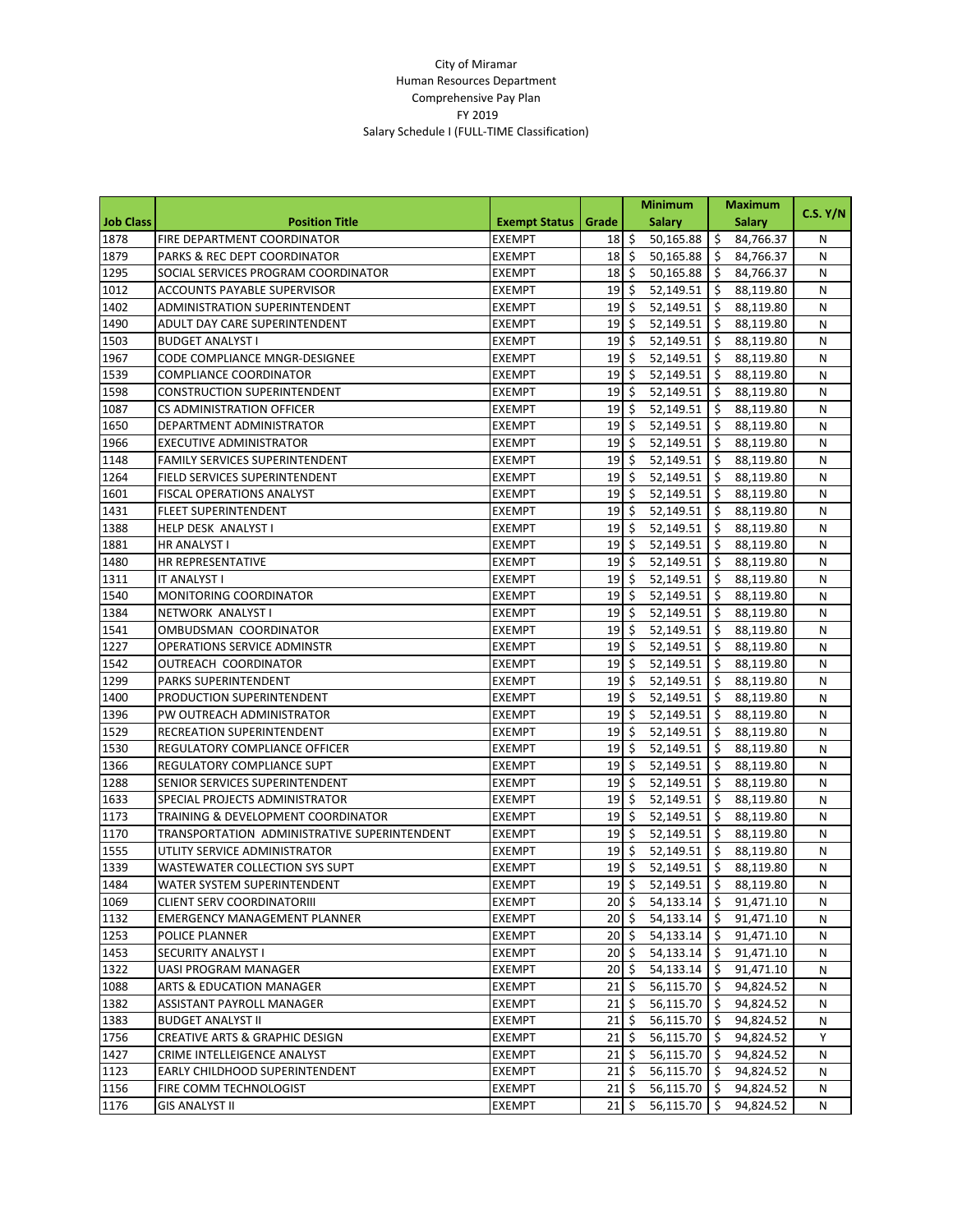|                  |                                           |                      |                           | <b>Minimum</b>           |               | <b>Maximum</b> |                          |          |
|------------------|-------------------------------------------|----------------------|---------------------------|--------------------------|---------------|----------------|--------------------------|----------|
| <b>Job Class</b> | <b>Position Title</b>                     | <b>Exempt Status</b> | Grade                     |                          | <b>Salary</b> |                | <b>Salary</b>            | C.S. Y/N |
| 1177             | <b>GIS DATABASE ADMINISTRATOR II</b>      | <b>EXEMPT</b>        | 21                        | $\ddot{\mathsf{S}}$      | 56,115.70     | \$             | 94,824.52                | N        |
| 1312             | IT ANALYST II                             | <b>EXEMPT</b>        | 21                        | $\overline{\mathbf{S}}$  | 56,115.70     | Ŝ.             | 94,824.52                | N        |
| 1225             | <b>MEDIA COORDINATOR</b>                  | <b>EXEMPT</b>        | 21                        | \$                       | 56,115.70     | \$             | 94,824.52                | N        |
| 1389             | NETWORK ANALYST II                        | <b>EXEMPT</b>        | 21                        | \$                       | 56,115.70     | \$             | 94,824.52                | N        |
| 1471             | SECURITY ANALYST II                       | EXEMPT               | 21                        | \$                       | 56,115.70     | \$             | 94,824.52                | N        |
| 1285             | <b>SENIOR PLANNER</b>                     | <b>EXEMPT</b>        | 21                        | \$                       | 56,115.70     | \$             | 94,824.52                | N        |
| 1473             | SYSTEMS ANALYST II                        | <b>EXEMPT</b>        | 21                        | \$                       | 56,115.70     | \$             | 94,824.52                | N        |
| 1033             | <b>ASST FACILITIES MANAGER</b>            | <b>EXEMPT</b>        | 22                        | \$                       | 58,100.40     | \$             | 99,594.08                | N        |
| 1448             | <b>ASST FIELD OPERATIONS MANAGER</b>      | <b>EXEMPT</b>        | 22                        | \$                       | 58,100.40     | \$             | 99,594.08                | N        |
| 1968             | <b>ASST UTILITY FIELD OPS MGR</b>         | EXEMPT               | 22                        | \$                       | 58,100.40     | \$             | 99,594.08                | N        |
| 1038             | ASST UTILITY MANAGER                      | EXEMPT               | 22                        | \$                       | 58,100.40     | \$             | 99,594.08                | N        |
| 1039             | ASST UTILITY PLANT MANAGER                | <b>EXEMPT</b>        | 22                        | \$                       | 58,100.40     | \$             | 99,594.08                | N        |
| 1040             | ASST WATER SYSTEM MANAGER                 | <b>EXEMPT</b>        | 22                        | \$                       | 58,100.40     | \$             | 99,594.08                | N        |
| 1399             | <b>BOX OFFICE MANAGER</b>                 | <b>EXEMPT</b>        | 22                        | \$                       | 58,100.40     | \$             | 99,594.08                | N        |
| 1060             | CHIEF CODE COMPL OFFICER                  | <b>EXEMPT</b>        | 22                        | \$                       | 58,100.40     | \$             | 99,594.08                | N        |
| 1513             | <b>EVENTS SERVICES MANAGER</b>            | EXEMPT               | 22                        | \$                       | 58,100.40     | \$             | 99,594.08                | N        |
| 1283             | IT ANALYST III                            | EXEMPT               | 22                        | \$                       | 58,100.40     | \$             | 99,594.08                | N        |
| 1255             | PROCUREMENT ANALYST                       | <b>EXEMPT</b>        | 22                        | \$                       | 58,100.40     | \$             | 99,594.08                | N        |
| 1279             | SENIOR BUDGET ANALYST                     | <b>EXEMPT</b>        | 22                        | \$                       | 58,100.40     | \$             | 99,594.08                | N        |
| 1324             | UTILITY BILLING MANAGER                   | <b>EXEMPT</b>        | 22                        | \$                       | 58,100.40     | \$             | 99,594.08                | N        |
| 1974             | ERP ADMINISTRATOR                         | EXEMPT               | 23                        | \$                       | 60,085.12     |                | \$100,670.96             | N        |
| 1189             | HR ANALYST II                             | EXEMPT               | 23                        | \$                       | 60,085.12     |                | \$100,670.96             | N        |
| 1426             | PROCUREMENT ANALYST II                    | EXEMPT               | 23                        | \$                       | 60,085.12     |                | \$100,670.96             | N        |
| 1011             | ACCOUNTING SYSTEM ANALYST                 | <b>EXEMPT</b>        | 24                        | \$                       | 62,301.36     |                | \$101,747.86             | N        |
| 1381             | ASSISTANT GRANTS ACCTG MANAGER            | <b>EXEMPT</b>        | 24                        | \$                       | 62,301.36     |                | \$101,747.86             | N        |
| 1045             | <b>BENEFITS ANALYST</b>                   | <b>EXEMPT</b>        | 24                        | \$                       | 62,301.36     |                | \$101,747.86             | N        |
| 1434             | <b>BUDGET ADMINISTRATOR</b>               | <b>EXEMPT</b>        | 24                        | \$                       | 62,301.36     |                | \$101,747.86             | N        |
| 1535             | CIVIL ENGINEER II                         | EXEMPT               | 24                        | \$                       | 62,301.36     |                | \$101,747.86             | N        |
| 1424             | <b>EVENTS&amp; VENUE PROMOTIONS ADMIN</b> | <b>EXEMPT</b>        | 24                        | \$                       | 62,301.36     |                | \$101,747.86             | N        |
| 1282             | <b>HR OFFICER</b>                         | <b>EXEMPT</b>        | 24                        | $\zeta$                  | 62,301.36     |                | \$101,747.86             | N        |
| 1394             | INSTRUMENTATION/ELEC ENGINEER             | <b>EXEMPT</b>        | 24                        | \$                       | 62,301.36     |                | \$101,747.86             | N        |
| 1229             | NETWORK & INFRA SECURITY PLNR             | <b>EXEMPT</b>        | 24                        | \$                       | 62,301.36     |                | \$101,747.86             | N        |
| 1365             | POLICE PERSONNEL COORDINATOR              | EXEMPT               | 24                        | \$                       | 62,301.36     |                | \$101,747.86             | N        |
| 1398             | PRODUCTION MANAGER                        | EXEMPT               | 24                        | $\mathsf{\hat{S}}$       | 62,301.36     |                | \$101,747.86             | N        |
| 1276             | REGIONAL PARK MANAGER                     | EXEMPT               | 24                        | \$                       | 62,301.36     |                | \$101,747.86             | N        |
| 1412             | <b>REPORTING &amp; TRAINING OFFICER</b>   | <b>EXEMPT</b>        | 24                        | \$                       | 62,301.36     |                | \$101,747.86             | N        |
| 1379             | RISK MANAGEMENT CLAIMS ANALYST            | <b>EXEMPT</b>        | 24                        | \$                       | 62,301.36     |                | \$101,747.86             | N        |
| 1477             | SENIOR PROCUREMENT ANALYST                | <b>EXEMPT</b>        | 24                        | \$                       | 62,301.36     |                | \$101,747.86             | N        |
| 1221             | SOCIAL MEDIA MANAGER                      | <b>EXEMPT</b>        | $24 \overline{\smash{5}}$ |                          | 62,301.36     |                | \$101,747.86             | N        |
| 1436             | STRATEGIC PLANNING ADMINISTRATOR          | <b>EXEMPT</b>        | $24 \,$ \$                |                          |               |                | 62,301.36   \$101,747.86 | N        |
| 1880             | TRAINING & DEVELOPMENT ADMIN              | <b>EXEMPT</b>        | 24                        | $\ddot{\varsigma}$       | 62,301.36     |                | \$101,747.86             | N        |
| 1498             | <b>TRANSPORTATION MANAGER</b>             | <b>EXEMPT</b>        |                           | $24\overline{\text{S}}$  | 62,301.36     |                | \$101,747.86             | N        |
| 1527             | UTILITY BILLING BUSINESS ANALY            | EXEMPT               | 24                        | $\ddot{\mathsf{S}}$      | 62,301.36     |                | \$101,747.86             | N        |
| 1510             | UTILITY INSTRUMENT ENGINEER I             | EXEMPT               | $24 \,$ \$                |                          | 62,301.36     |                | \$101,747.86             | N        |
| 1580             | WATER QUALITY/LAB MANAGER                 | EXEMPT               |                           | $24 \overline{\text{S}}$ | 62,301.36     |                | \$101,747.86             | N        |
| 1036             | ASST RISK MANAGER                         | EXEMPT               | $26 \,$ \$                |                          | 66,040.32     |                | \$111,590.64             | N        |
| 1037             | <b>ASST TREASURER</b>                     | EXEMPT               |                           | $26 \div$                | 66,040.32     |                | \$111,590.64             | N        |
| 1334             | COMMISSION ADMINISTRATIVE COOR            | EXEMPT               |                           | $26 \div$                | 66,040.32     |                | \$111,590.64             | N        |
| 1095             | DEPUTY CITY CLERK                         | EXEMPT               | $26 \,$ \$                |                          | 66,040.32     |                | \$111,590.64             | N        |
| 1305             | FISCAL OP MGR                             | EXEMPT               |                           | $26 \div$                | 66,040.32     |                | \$111,590.64             | N        |
| 1973             | FLEET & TRANSIT OPERATIONS MGR            | EXEMPT               | $26 \,$ \$                |                          | 66,040.32     |                | \$111,590.64             | N        |
| 1181             | <b>GRANT/ACCREDITATION MANAGER</b>        | EXEMPT               |                           | $26 \div$                | 66,040.32     |                | \$111,590.64             | N        |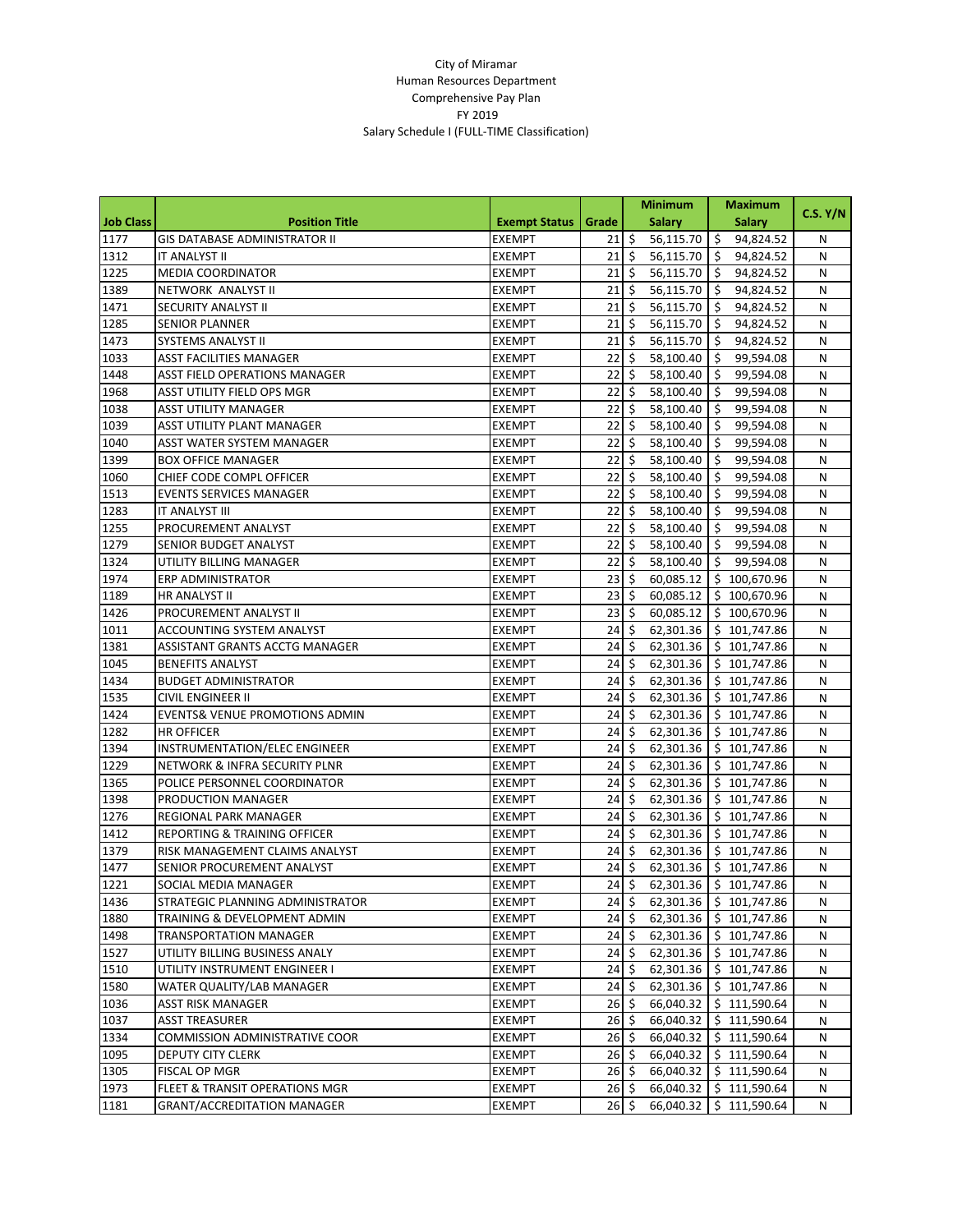|                  |                                     |                      | <b>Minimum</b> |                          |               | <b>Maximum</b>           |          |
|------------------|-------------------------------------|----------------------|----------------|--------------------------|---------------|--------------------------|----------|
| <b>Job Class</b> | <b>Position Title</b>               | <b>Exempt Status</b> | Grade          |                          | <b>Salary</b> | <b>Salary</b>            | C.S. Y/N |
| 1488             | <b>HR GENERALIST</b>                | <b>EXEMPT</b>        | 26             | $\zeta$                  | 66,040.32     | \$111,590.64             | N        |
| 1370             | IT ANALYST PRINCIPAL                | <b>EXEMPT</b>        | 26             | $\overline{\mathbf{S}}$  | 66,040.32     | \$111,590.64             | N        |
| 1385             | POLICE PERSONNEL ADMINISTRATOR      | <b>EXEMPT</b>        | 26             | \$                       | 66,040.32     | \$111,590.64             | N        |
| 1509             | PRINCIPAL BUDGET ANALYST            | <b>EXEMPT</b>        | 26             | \$                       | 66,040.32     | \$111,590.64             | N        |
| 1423             | PRODUCTION ADMINISTRATOR            | EXEMPT               | 26             | \$                       | 66,040.32     | \$111,590.64             | N        |
| 1481             | SENIOR ERP ADMINISTRATOR            | EXEMPT               | 26             | \$                       | 66,040.32     | \$111,590.64             | N        |
| 1297             | SOLID WASTE & RECYCLING MGR         | EXEMPT               | 26             | $\zeta$                  | 66,040.32     | \$111,590.64             | N        |
| 1489             | SR TALENT ACQUISITION SPEC          | <b>EXEMPT</b>        | 26             | $\zeta$                  | 66,040.32     | \$111,590.64             | N        |
| 1149             | ADMINISTRATIVE MANAGER              | <b>EXEMPT</b>        | 27             | \$                       | 68,021.80     | \$114,940.84             | N        |
| 1057             | <b>BUDGET MANAGER</b>               | EXEMPT               | 27             | \$                       | 68,021.80     | \$114,940.84             | N        |
| 1068             | <b>CIVIL ENGINEER III</b>           | <b>EXEMPT</b>        | 27             | \$                       | 68,021.80     | \$114,940.84             | N        |
| 1572             | <b>CLIENT SERVICES MANAGER</b>      | EXEMPT               | 27             | \$                       | 68,021.80     | \$114,940.84             | N        |
| 1071             | CODE COMPLIANCE MANAGER             | <b>EXEMPT</b>        | 27             | \$                       | 68,021.80     | \$114,940.84             | N        |
| 1228             | <b>COMPLIANCE OFFICER</b>           | <b>EXEMPT</b>        | 27             | \$                       | 68,021.80     | \$114,940.84             | N        |
| 1115             | <b>DIVISION MANAGER</b>             | <b>EXEMPT</b>        | 27             | \$                       | 68,021.80     | \$114,940.84             | N        |
| 1610             | <b>EMERGENCY MANAGEMENT MANAGER</b> | EXEMPT               | 27             | \$                       | 68,021.80     | \$114,940.84             | N        |
| 1146             | <b>FACILITIES MANAGER</b>           | EXEMPT               | 27             | \$                       | 68,021.80     | \$114,940.84             | N        |
| 1454             | OPERATIONS & LOGICSTICS MGR         | <b>EXEMPT</b>        | 27             | $\overline{\mathcal{S}}$ | 68,021.80     | \$114,940.84             | N        |
| 1232             | <b>OPERATIONS MANAGER</b>           | <b>EXEMPT</b>        | 27             | \$                       | 68,021.80     | \$114,940.84             | N        |
| 1461             | PRNCPAL ECONOMIC & POLICY MGR       | <b>EXEMPT</b>        | 27             | \$                       | 68,021.80     | \$114,940.84             | N        |
| 1416             | PROCESS IMPROVEMENT ANALYST         | EXEMPT               | 27             | \$                       | 68,021.80     | \$114,940.84             | N        |
| 1585             | PROGRAM DEVELOPMENT MANAGER         | EXEMPT               | 27             | \$                       | 68,021.80     | \$114,940.84             | N        |
| 1323             | PROGRAM MANAGER                     | EXEMPT               | 27             | \$                       | 68,021.80     | \$114,940.84             | N        |
| 1259             | PROJECT ADMINISTRATOR               | EXEMPT               | 27             | \$                       | 68,021.80     | \$114,940.84             | N        |
| 1260             | PROJECT MANAGER                     | <b>EXEMPT</b>        | 27             | \$                       | 68,021.80     | \$114,940.84             | N        |
| 1294             | SOCIAL SERV OPERATIONS MGR          | EXEMPT               | 27             | \$                       | 68,021.80     | \$114,940.84             | N        |
| 1016             | SOCIAL SERVICES PROGRAM MGR         | EXEMPT               | 27             | \$                       | 68,021.80     | \$114,940.84             | N        |
| 1008             | <b>ACCOUNTING MANAGER</b>           | <b>EXEMPT</b>        | 28             | \$                       | 70,003.28     | \$118,289.97             | N        |
| 1062             | CHIEF MECH INSPECTOR/ABO            | <b>EXEMPT</b>        | 28             | \$                       | 70,003.28     | \$118,289.97             | N        |
| 1064             | CHIEF PLUMB INSPECTOR/AB0           | <b>EXEMPT</b>        | 28             | \$                       | 70,003.28     | \$118,289.97             | N        |
| 1451             | CHIEF STRUCTURAL INSPECTOR/AB0      | EXEMPT               | 28             | \$                       | 70,003.28     | \$118,289.97             | N        |
| 1615             | COMM RELATIONS & PROG ADMR          | EXEMPT               | 28             | \$                       | 70,003.28     | \$118,289.97             | N        |
| 1098             | DEVELOPMENT & CAP MGMT COORDINATOR  | EXEMPT               | 28             | $\overline{\mathcal{S}}$ | 70,003.28     | \$118,289.97             | N        |
| 1174             | <b>FIELD SERVICES MANAGER</b>       | EXEMPT               | 28             | \$                       | 70,003.28     | \$118,289.97             | N        |
| 1507             | PRINCIPAL PLANNER                   | EXEMPT               | 28             | \$                       | 70,003.28     | \$118,289.97             | N        |
| 1449             | ASST FIRE MARSHALL/PLANS EXAM       | <b>EXEMPT</b>        | 29             | \$                       | 71,989.07     | \$121,644.48             | N        |
| 1554             | <b>BANQUET MANAGER</b>              | EXEMPT               | 29             | \$                       | 71,989.07     | \$121,644.48             | N        |
| 1052             | <b>BUREAU ADMINISTRATOR</b>         | <b>EXEMPT</b>        | 29             | \$                       | 71,989.07     | \$121,644.48             | N        |
| 1570             | CIVIL ENGINEER IV                   | <b>EXEMPT</b>        | 29             | \$                       | 71,989.07     | \$121,644.48             | N        |
| 1596             | COMM & AUDIENCE DEV MANAGER         | <b>EXEMPT</b>        | 29S            |                          |               | 71,989.07   \$121,644.48 | N        |
| 1435             | CONTRACT ADMINISTRATION MGER        | EXEMPT               |                | 29 \$                    | 71,989.07     | \$121,644.48             | N        |
| 1368             | DEVELOPMENT ENGINEER                | <b>EXEMPT</b>        |                | $29\overline{\text{S}}$  | 71,989.07     | \$121,644.48             | N        |
| 1171             | FOOD & BEVERAGE OPS MGR             | EXEMPT               |                | $29\sqrt{5}$             | 71,989.07     | \$121,644.48             | N        |
| 1506             | <b>HELP DESK MANAGER</b>            | EXEMPT               | $29 \,$ \$     |                          | 71,989.07     | \$121,644.48             | N        |
| 1192             | <b>HR MANAGER</b>                   | EXEMPT               | $29 \,$ \$     |                          | 71,989.07     | \$121,644.48             | N        |
| 1492             | <b>INFORMATION SECURITY MANAGER</b> | <b>EXEMPT</b>        | 29S            |                          | 71,989.07     | \$121,644.48             | N        |
| 1491             | <b>INFORMATION SYSTEMS MANAGER</b>  | <b>EXEMPT</b>        |                | 29 \$                    | 71,989.07     | \$121,644.48             | N        |
| 1547             | INFORMATION TECHNOLOGY MANAGER      | EXEMPT               | $29 \mid 5$    |                          | 71,989.07     | \$121,644.48             | N        |
| 1433             | NETWORK MANAGER                     | EXEMPT               | 29S            |                          | 71,989.07     | \$121,644.48             | N        |
| 1233             | <b>OPERATIONS SYSTEM MANAGER</b>    | EXEMPT               |                | $29\sqrt{5}$             | 71,989.07     | \$121,644.48             | N        |
| 1422             | PRODUCTION & OPERATIONS MGR         | <b>EXEMPT</b>        | $29 \mid 5$    |                          | 71,989.07     | \$121,644.48             | N        |
| 1258             | PROGRAMMING ENGINEER                | EXEMPT               | $29 \div$      |                          | 71,989.07     | \$121,644.48             | Ν        |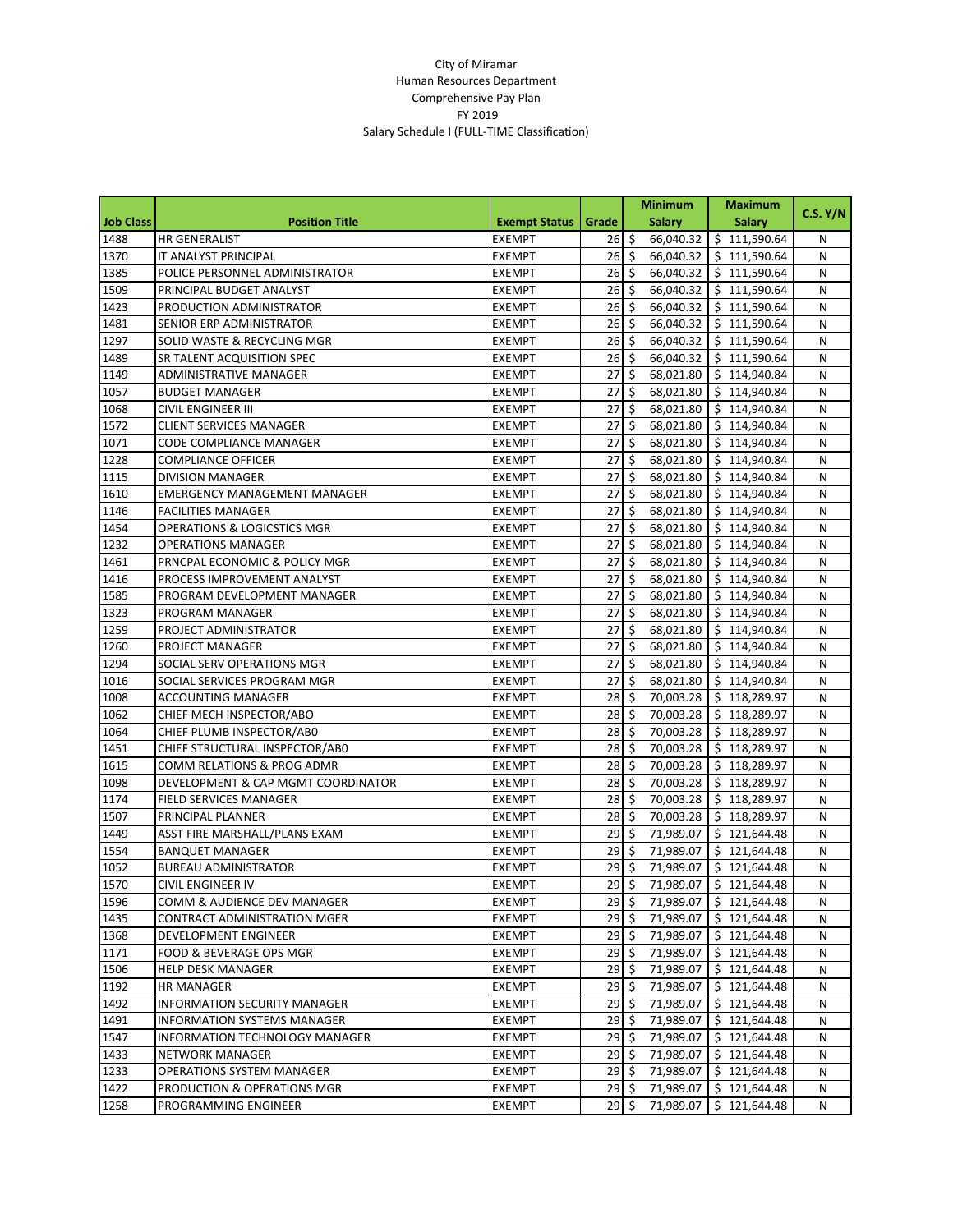|                  |                                         |                      | <b>Minimum</b>           |                          |               | <b>Maximum</b>           |          |
|------------------|-----------------------------------------|----------------------|--------------------------|--------------------------|---------------|--------------------------|----------|
| <b>Job Class</b> | <b>Position Title</b>                   | <b>Exempt Status</b> | Grade                    |                          | <b>Salary</b> | <b>Salary</b>            | C.S. Y/N |
| 1261             | PROJECT MANAGER III                     | <b>EXEMPT</b>        | $29 \le$                 |                          | 71,989.07     | \$121,644.48             | N        |
| 1304             | STRATEGIC PLANNING MGR                  | <b>EXEMPT</b>        | 29                       | $\ddot{\mathsf{S}}$      | 71,989.07     | \$121,644.48             | N        |
| 1457             | STREETS & DRAINAGE ENGINEER             | <b>EXEMPT</b>        | 29                       | \$                       | 71,989.07     | \$121,644.48             | N        |
| 1314             | <b>TELECOMMUNICATIONS MANAGER</b>       | <b>EXEMPT</b>        | 29                       | \$                       | 71,989.07     | \$121,644.48             | N        |
| 1418             | UTILITY ENGINEER                        | <b>EXEMPT</b>        | 29                       | \$                       | 71,989.07     | \$121,644.48             | N        |
| 1329             | UTILITY FIELD OPERATIONS MGR            | EXEMPT               | 29                       | \$                       | 71,989.07     | \$121,644.48             | N        |
| 1353             | WATER RESOURCES MANAGER                 | <b>EXEMPT</b>        | 29                       | \$                       | 71,989.07     | \$121,644.48             | N        |
| 1528             | <b>ASST CITY ENGINEER</b>               | <b>EXEMPT</b>        | 30                       | \$                       | 73,971.62     | \$129,401.33             | N        |
| 1050             | <b>BUILDING OFFICIAL</b>                | <b>EXEMPT</b>        | 30                       | $\mathsf{\hat{S}}$       | 73,971.62     | \$129,401.33             | N        |
| 1059             | <b>CHIEF ACCOUNTANT</b>                 | <b>EXEMPT</b>        | 30                       | \$                       | 73,971.62     | \$129,401.33             | N        |
| 1605             | <b>CUST CONTACT &amp; MKTG REL MGR</b>  | EXEMPT               | 30                       | \$                       | 73,971.62     | \$129,401.33             | N        |
| 1602             | <b>FISCAL OPERATIONS MGMT CONTROL</b>   | <b>EXEMPT</b>        | 30                       | $\zeta$                  | 73,971.62     | \$129,401.33             | N        |
| 1172             | <b>GENERAL MANAGER</b>                  | EXEMPT               | 30                       | \$                       | 73,971.62     | \$129,401.33             | N        |
| 1180             | <b>GRANTS ACCOUNTING MANAGER</b>        | <b>EXEMPT</b>        | 30                       | $\boldsymbol{\zeta}$     | 73,971.62     | \$129,401.33             | N        |
| 1493             | MULTIMEDIA AND BROADCAST MGER           | <b>EXEMPT</b>        | 30                       | \$                       | 73,971.62     | \$129,401.33             | N        |
| 1494             | PROGRAM PRODUCER                        | <b>EXEMPT</b>        | 30                       | \$                       | 73,971.62     | \$129,401.33             | N        |
| 1553             | SENIOR ADMINISTRATIVE MANAGER           | EXEMPT               | 30                       | \$                       | 73,971.62     | \$129,401.33             | N        |
| 1600             | SENIOR COMMUNICATIONS MGR               | EXEMPT               | 30                       | \$                       | 73,971.62     | \$129,401.33             | N        |
| 1569             | <b>SENIOR HR MANAGER</b>                | EXEMPT               | 30                       | $\mathsf{\hat{S}}$       | 73,971.62     | \$129,401.33             | N        |
| 1971             | SENIOR PROJECT MANAGER                  | <b>EXEMPT</b>        | 30                       | $\zeta$                  | 73,971.62     | \$129,401.33             | N        |
| 1499             | SENIOR SALES & ENGAGEMENT MGR           | EXEMPT               | 30                       | \$                       | 73,971.62     | \$129,401.33             | N        |
| 1532             | SOCIAL SVCS PROG OFFICER                | <b>EXEMPT</b>        | 30                       | \$                       | 73,971.62     | \$129,401.33             | N        |
| 1220             | SR MARKETING & PUBLIC REL MGR           | <b>EXEMPT</b>        | 30                       | $\dot{\mathsf{S}}$       | 73,971.62     | \$129,401.33             | N        |
| 1545             | SPECIAL PROJECTS MANAGER                | EXEMPT               | 30                       | \$                       | 73,971.62     | \$129,401.33             | N        |
| 1502             | ASST DIRECTOR OF COMM DEV               | <b>EXEMPT</b>        | 31                       | \$                       | 75,956.33     | \$133,733.66             | N        |
| 1029             | ASST DIRECTOR OF CULTURAL AFFAIRS       | <b>EXEMPT</b>        | 31                       | \$                       | 75,956.33     | \$133,733.66             | N        |
| 1550             | ASST DIRECTOR OF MGMT & BUDGET          | <b>EXEMPT</b>        | 31                       | \$                       | 75,956.33     | \$133,733.66             | N        |
| 1032             | ASST DIRECTOR OF PUBLIC WORKS           | EXEMPT               | 31                       | \$                       | 75,956.33     | \$133,733.66             | N        |
| 1538             | <b>COMPLIANCE &amp; OPERATIONS OFFR</b> | EXEMPT               | 31                       | \$                       | 75,956.33     | \$133,733.66             | N        |
| 1161             | <b>FIRE MARSHAL</b>                     | <b>EXEMPT</b>        | 31                       | \$                       | 75,956.33     | \$133,733.66             | N        |
| 1595             | MARKETING & PR ADMINISTRATOR            | <b>EXEMPT</b>        | 31                       | $\ddot{\mathsf{S}}$      | 75,956.33     | \$133,733.66             | N        |
| 1270             | PARKS & RECREATION ADMINISTRATOR        | EXEMPT               | 31                       | \$                       | 75,956.33     | \$133,733.66             | N        |
| 1248             | POLICE CAPTAIN                          | EXEMPT               | 31                       | \$                       | 75,956.33     | \$133,733.66             | N        |
| 1604             | PROJECT MGMT ADMINISTRATOR              | EXEMPT               | 31                       | \$                       | 75,956.33     | \$133,733.66             | N        |
| 1534             | <b>QUALITY CONTROL OFFICER</b>          | EXEMPT               | 31                       | \$                       | 75,956.33     | \$133,733.66             | N        |
| 1158             | FIRE DIVISION CHIEF                     | EXEMPT               | 33                       | \$                       | 79,924.67     | \$155,644.08             | N        |
| 1250             | POLICE MAJOR                            | <b>EXEMPT</b>        | 33                       | $\mathsf{\hat{S}}$       | 79,924.67     | \$155,644.08             | N        |
| 1263             | PUBLIC INFORMATION OFFICER              | <b>EXEMPT</b>        | 33                       | \$                       | 79,924.67     | \$155,644.08             | N        |
| 1099             | ASSISTANT DIRECTOR OF PROCURE           | EXEMPT               | $\overline{34}$ \$       |                          |               | $81,907.23$ \$148,006.77 | N        |
| 1446             | ASST DIRECTOR OF BUS DEV & MKTG         | <b>EXEMPT</b>        | $34\overline{\smash{5}}$ |                          | 81,907.23     | \$148,006.77             | N        |
| 1445             | ASST DIRECTOR OF CFM                    | <b>EXEMPT</b>        |                          | $34\overline{\smash{5}}$ | 81,907.23     | \$148,006.77             | N        |
| 1030             | ASST DIRECTOR OF FINANCIAL SERVICES     | <b>EXEMPT</b>        |                          | $34\overline{\smash{5}}$ | 81,907.23     | \$148,006.77             | N        |
| 1031             | <b>ASST DIRECTOR OF HUMAN RESOURCES</b> | EXEMPT               | 34                       | $\frac{1}{2}$            | 81,907.23     | \$148,006.77             | N        |
| 1515             | ASST DIRECTOR OF IT                     | <b>EXEMPT</b>        | 34                       | \$                       | 81,907.23     | \$148,006.77             | N        |
| 1393             | ASST DIRECTOR OF PARKS RECREATION       | EXEMPT               |                          | $34 \div$                | 81,907.23     | \$148,006.77             | N        |
| 1655             | ASST DIRECTOR OF SOCIAL SERVICES        | EXEMPT               | 34                       | \$                       | 81,907.23     | \$148,006.77             | N        |
| 1084             | <b>ASST DIRECTOR OF UTILITIES</b>       | EXEMPT               |                          | $34 \div$                | 81,907.23     | \$148,006.77             | N        |
| 1302             | STRATEGIC ADMINISTRATIVEOFFICER         | EXEMPT               | 34                       | $\ddot{\varsigma}$       | 81,907.23     | \$148,006.77             | N        |
| 1303             | STRATEGIC DEVELOPMENT OFFICER           | EXEMPT               | 34                       | \$                       | 81,907.23     | \$148,006.77             | N        |
| 1320             | TREASURER/ACCOUNTS PAYABLE MGR          | EXEMPT               |                          | $34 \div$                | 81,907.23     | \$148,006.77             | N        |
| 1035             | <b>ASST POLICE CHIEF</b>                | EXEMPT               |                          | $36 \,$ \$               | 85,876.65     | \$165,169.17             | N        |
| 1536             | <b>BUSINESS DIVERSITY OFFICER</b>       | EXEMPT               | $36 \,$ \$               |                          | 85,876.65     | \$165,169.17             | N        |